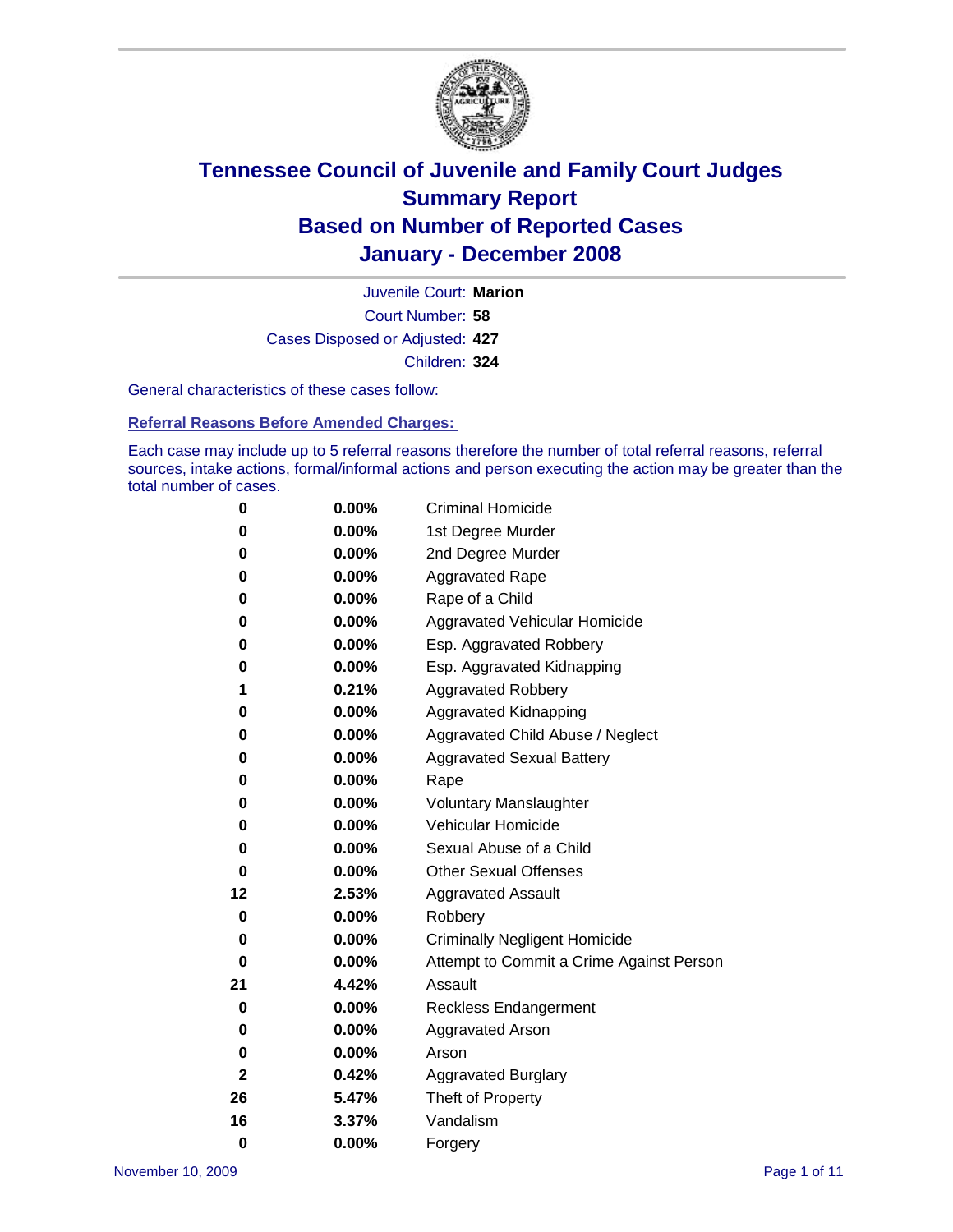

Court Number: **58** Juvenile Court: **Marion** Cases Disposed or Adjusted: **427** Children: **324**

#### **Referral Reasons Before Amended Charges:**

Each case may include up to 5 referral reasons therefore the number of total referral reasons, referral sources, intake actions, formal/informal actions and person executing the action may be greater than the total number of cases.

| 0  | 0.00% | <b>Worthless Checks</b>                                     |
|----|-------|-------------------------------------------------------------|
| 0  | 0.00% | Illegal Possession / Fraudulent Use of Credit / Debit Cards |
| 1  | 0.21% | <b>Burglary</b>                                             |
| 0  | 0.00% | Unauthorized Use of a Vehicle                               |
| 0  | 0.00% | <b>Cruelty to Animals</b>                                   |
| 1  | 0.21% | Sale of Controlled Substances                               |
| 9  | 1.89% | <b>Other Drug Offenses</b>                                  |
| 14 | 2.95% | <b>Possession of Controlled Substances</b>                  |
| 0  | 0.00% | <b>Criminal Attempt</b>                                     |
| 1  | 0.21% | Carrying Weapons on School Property                         |
| 0  | 0.00% | Unlawful Carrying / Possession of a Weapon                  |
| 8  | 1.68% | <b>Evading Arrest</b>                                       |
| 0  | 0.00% | Escape                                                      |
| 1  | 0.21% | Driving Under Influence (DUI)                               |
| 33 | 6.95% | Possession / Consumption of Alcohol                         |
| 3  | 0.63% | Resisting Stop, Frisk, Halt, Arrest or Search               |
| 0  | 0.00% | <b>Aggravated Criminal Trespass</b>                         |
| 2  | 0.42% | Harassment                                                  |
| 0  | 0.00% | Failure to Appear                                           |
| 2  | 0.42% | Filing a False Police Report                                |
| 0  | 0.00% | Criminal Impersonation                                      |
| 9  | 1.89% | <b>Disorderly Conduct</b>                                   |
| 1  | 0.21% | <b>Criminal Trespass</b>                                    |
| 5  | 1.05% | <b>Public Intoxication</b>                                  |
| 0  | 0.00% | Gambling                                                    |
| 38 | 8.00% | <b>Traffic</b>                                              |
| 1  | 0.21% | Local Ordinances                                            |
| 13 | 2.74% | Violation of Wildlife Regulations                           |
| 0  | 0.00% | <b>Contempt of Court</b>                                    |
| 12 | 2.53% | Violation of Probation                                      |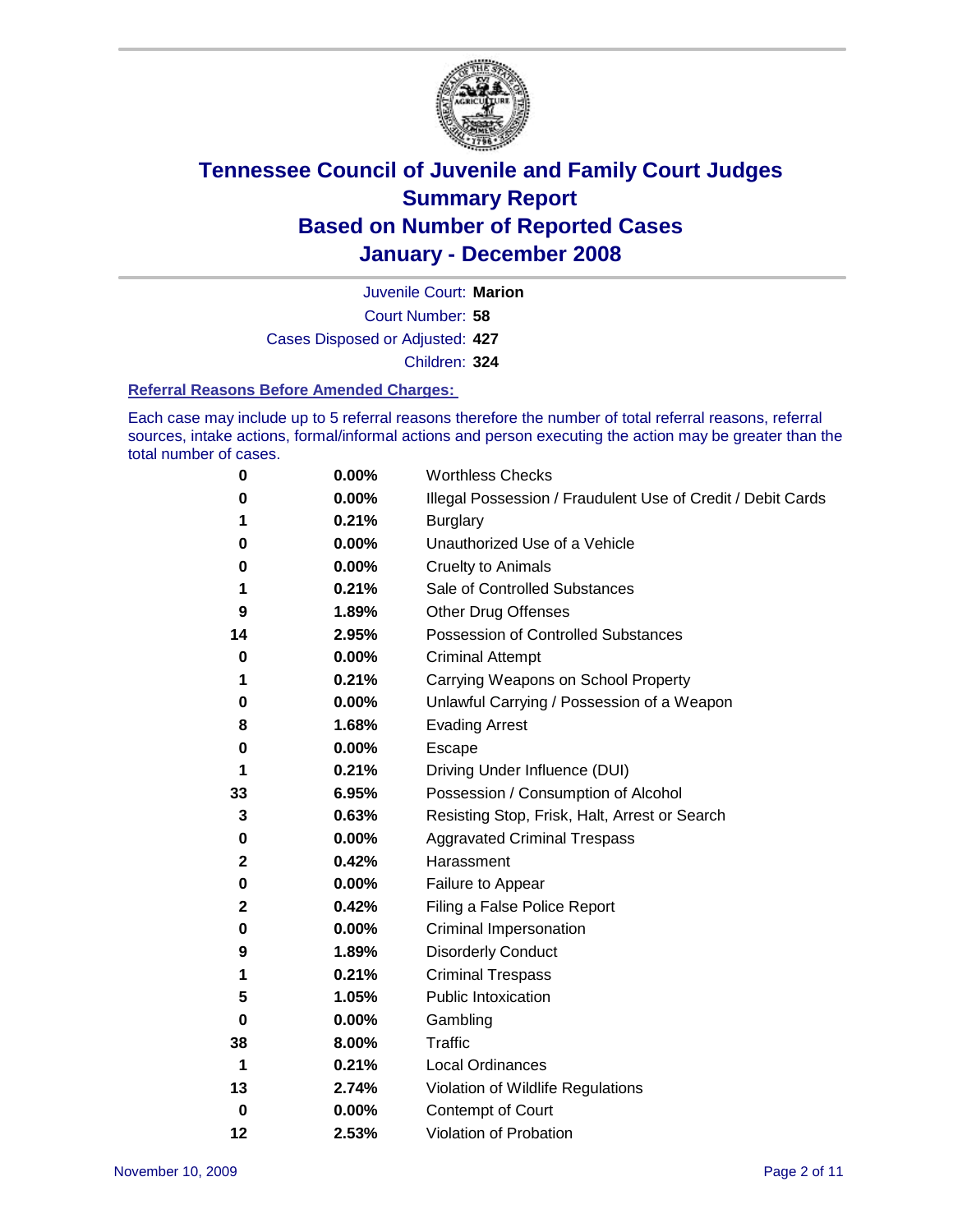

Court Number: **58** Juvenile Court: **Marion** Cases Disposed or Adjusted: **427** Children: **324**

#### **Referral Reasons Before Amended Charges:**

Each case may include up to 5 referral reasons therefore the number of total referral reasons, referral sources, intake actions, formal/informal actions and person executing the action may be greater than the total number of cases.

| 0            | 0.00%   | Violation of Aftercare                 |
|--------------|---------|----------------------------------------|
| 24           | 5.05%   | Unruly Behavior                        |
| 114          | 24.00%  | Truancy                                |
| 5            | 1.05%   | In-State Runaway                       |
| $\mathbf{2}$ | 0.42%   | Out-of-State Runaway                   |
| 0            | 0.00%   | Possession of Tobacco Products         |
| 0            | 0.00%   | Violation of a Valid Court Order       |
| $\bf{0}$     | 0.00%   | Violation of Curfew                    |
| 0            | 0.00%   | Sexually Abused Child                  |
| 0            | 0.00%   | <b>Physically Abused Child</b>         |
| 3            | 0.63%   | Dependency / Neglect                   |
| $\mathbf{2}$ | 0.42%   | <b>Termination of Parental Rights</b>  |
| 0            | 0.00%   | <b>Violation of Pretrial Diversion</b> |
| 0            | 0.00%   | Violation of Informal Adjustment       |
| 54           | 11.37%  | <b>Judicial Review</b>                 |
| 1            | 0.21%   | <b>Administrative Review</b>           |
| $\bf{0}$     | 0.00%   | <b>Foster Care Review</b>              |
| 34           | 7.16%   | Custody                                |
| 0            | 0.00%   | Visitation                             |
| 0            | 0.00%   | Paternity / Legitimation               |
| 0            | 0.00%   | <b>Child Support</b>                   |
| 0            | 0.00%   | <b>Request for Medical Treatment</b>   |
| 0            | 0.00%   | <b>Consent to Marry</b>                |
| 4            | 0.84%   | Other                                  |
| 475          | 100.00% | <b>Total Referrals</b>                 |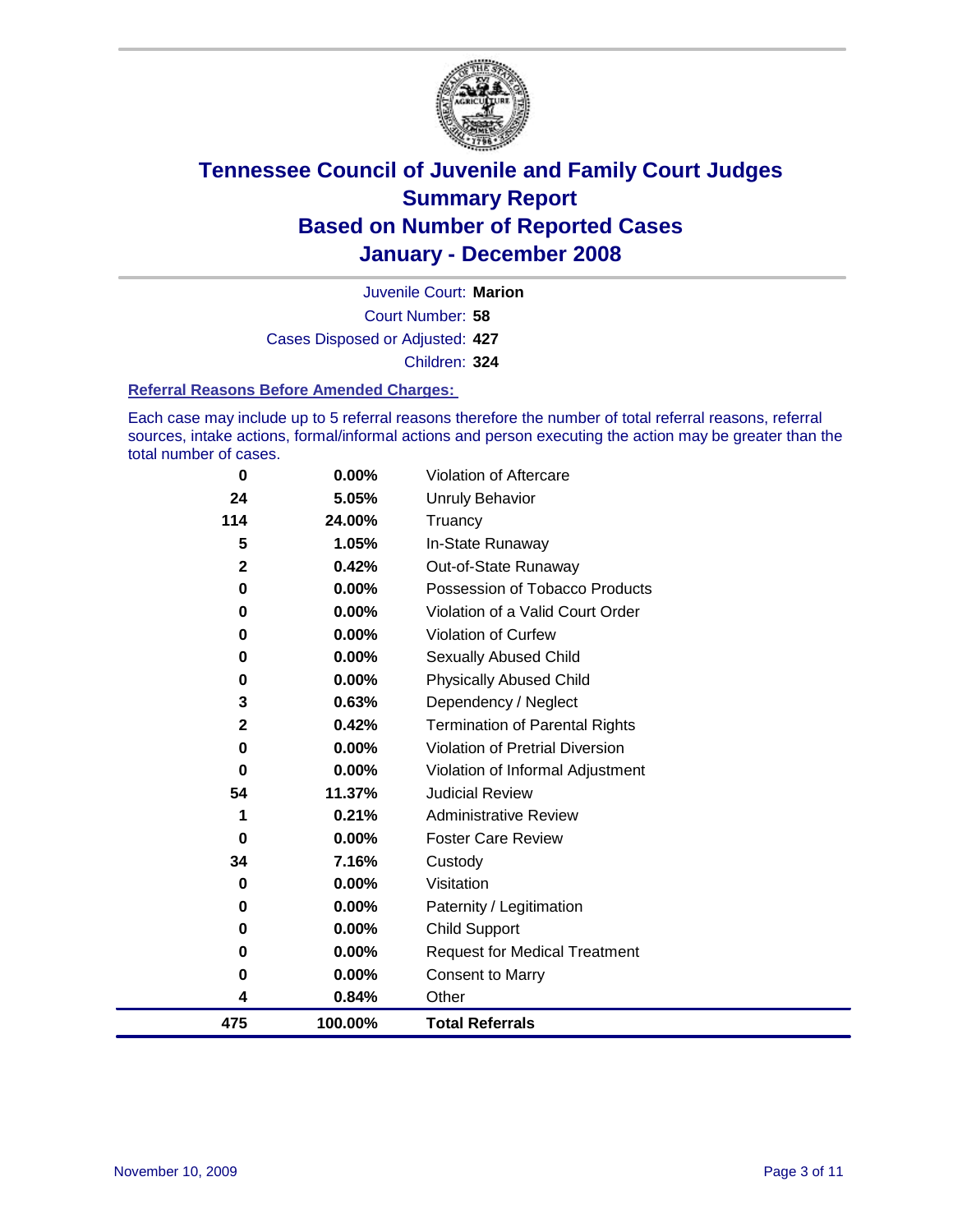

|                            | Juvenile Court: Marion          |                 |  |  |  |
|----------------------------|---------------------------------|-----------------|--|--|--|
|                            | Court Number: 58                |                 |  |  |  |
|                            | Cases Disposed or Adjusted: 427 |                 |  |  |  |
|                            |                                 | Children: 324   |  |  |  |
| <b>Referral Sources: 1</b> |                                 |                 |  |  |  |
| 160                        | 33.68%                          | Law Enforcement |  |  |  |
| 53                         | 11.16%                          | Parents         |  |  |  |
| 19                         | 4.00%                           | Relatives       |  |  |  |
| 0                          | $0.00\%$                        | Self            |  |  |  |
| 125                        | 26.32%                          | School          |  |  |  |

| 475                     | 100.00% | <b>Total Referral Sources</b>     |  |
|-------------------------|---------|-----------------------------------|--|
| 1                       | 0.21%   | Other                             |  |
| 1                       | 0.21%   | Unknown                           |  |
| 0                       | 0.00%   | Hospital                          |  |
| 1                       | 0.21%   | Child & Parent                    |  |
| 39                      | 8.21%   | Victim                            |  |
| 0                       | 0.00%   | <b>Other Court</b>                |  |
| $\overline{\mathbf{5}}$ | 1.05%   | Social Agency                     |  |
| 17                      | 3.58%   | <b>Court Staff</b>                |  |
| 0                       | 0.00%   | <b>District Attorney's Office</b> |  |
| 11                      | 2.32%   | <b>Other State Department</b>     |  |
| 43                      | 9.05%   | <b>DCS</b>                        |  |
| 0                       | 0.00%   | <b>CSA</b>                        |  |

### **Age of Child at Referral: 2**

| 0<br>0 | $0.00\%$<br>$0.00\%$ | Ages 19 and Over<br><b>Unknown</b> |
|--------|----------------------|------------------------------------|
|        |                      |                                    |
|        |                      |                                    |
|        |                      | Ages 17 through 18                 |
| 105    | 32.41%               | Ages 15 through 16                 |
| 40     | 12.35%               | Ages 13 through 14                 |
| 29     | 8.95%                | Ages 11 through 12                 |
| 62     | 19.14%               | Ages 10 and Under                  |
|        |                      | 88<br>27.16%                       |

<sup>1</sup> If different than number of Referral Reasons (475), verify accuracy of your court's data.

<sup>2</sup> One child could be counted in multiple categories, verify accuracy of your court's data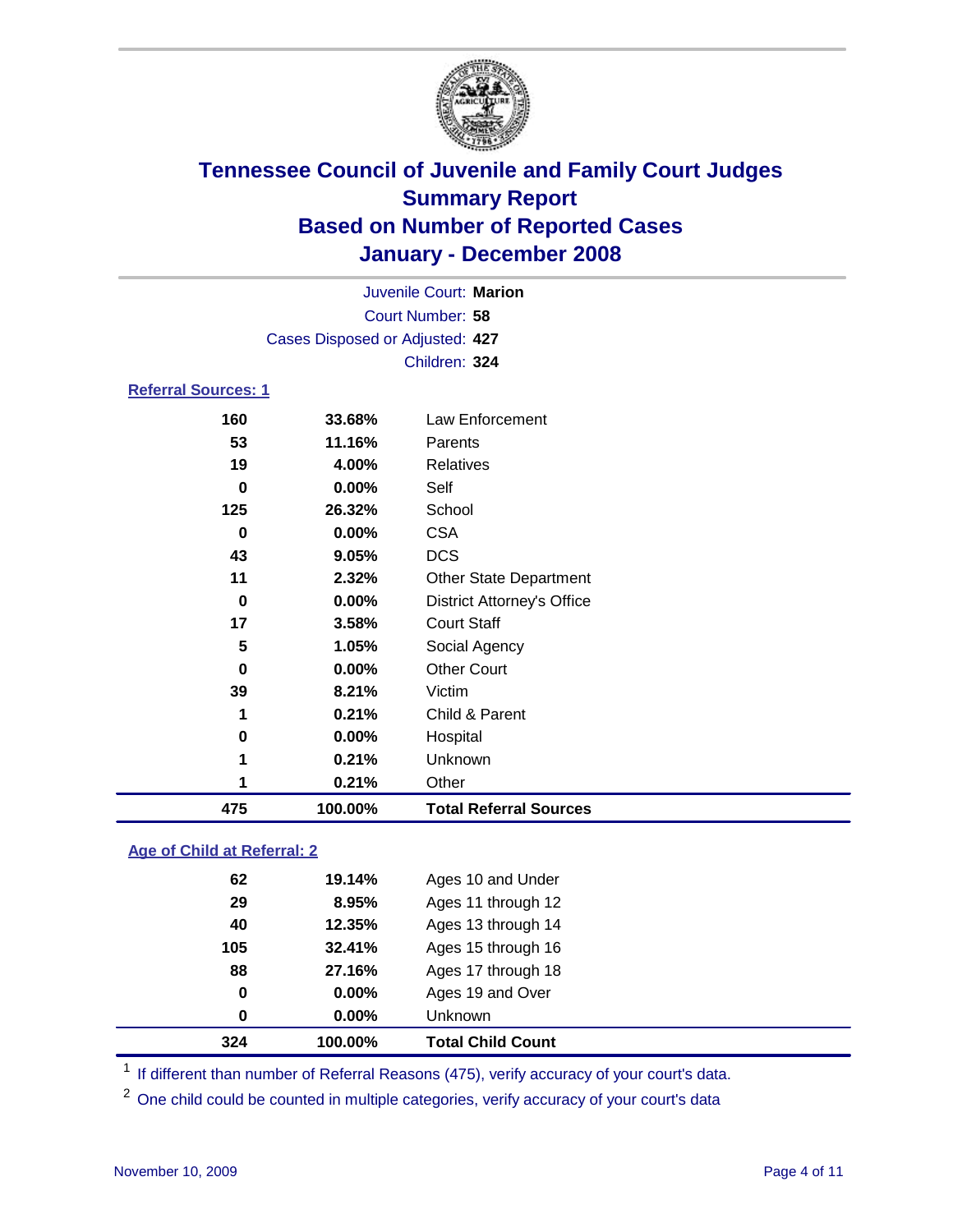

| Juvenile Court: Marion                  |                                 |                          |  |  |  |
|-----------------------------------------|---------------------------------|--------------------------|--|--|--|
| Court Number: 58                        |                                 |                          |  |  |  |
|                                         | Cases Disposed or Adjusted: 427 |                          |  |  |  |
|                                         |                                 | Children: 324            |  |  |  |
| Sex of Child: 1                         |                                 |                          |  |  |  |
| 179                                     | 55.25%                          | Male                     |  |  |  |
| 144                                     | 44.44%                          | Female                   |  |  |  |
| 1                                       | 0.31%                           | Unknown                  |  |  |  |
| 324                                     | 100.00%                         | <b>Total Child Count</b> |  |  |  |
| Race of Child: 1                        |                                 |                          |  |  |  |
| 291                                     | 89.81%                          | White                    |  |  |  |
| 22                                      | 6.79%                           | African American         |  |  |  |
| 0                                       | 0.00%                           | Native American          |  |  |  |
| $\bf{0}$                                | 0.00%                           | Asian                    |  |  |  |
| $\mathbf 2$                             | 0.62%                           | Mixed                    |  |  |  |
| 9                                       | 2.78%                           | Unknown                  |  |  |  |
| 324                                     | 100.00%                         | <b>Total Child Count</b> |  |  |  |
| <b>Hispanic Origin: 1</b>               |                                 |                          |  |  |  |
| 3                                       | 0.93%                           | Yes                      |  |  |  |
| 314                                     | 96.91%                          | <b>No</b>                |  |  |  |
| $\overline{7}$                          | 2.16%                           | Unknown                  |  |  |  |
| 324                                     | 100.00%                         | <b>Total Child Count</b> |  |  |  |
| <b>School Enrollment of Children: 1</b> |                                 |                          |  |  |  |
| 260                                     | 80.25%                          | Yes                      |  |  |  |
| 40                                      | 12.35%                          | <b>No</b>                |  |  |  |
| 24                                      | 7.41%                           | Unknown                  |  |  |  |
| 324                                     | 100.00%                         | <b>Total Child Count</b> |  |  |  |

One child could be counted in multiple categories, verify accuracy of your court's data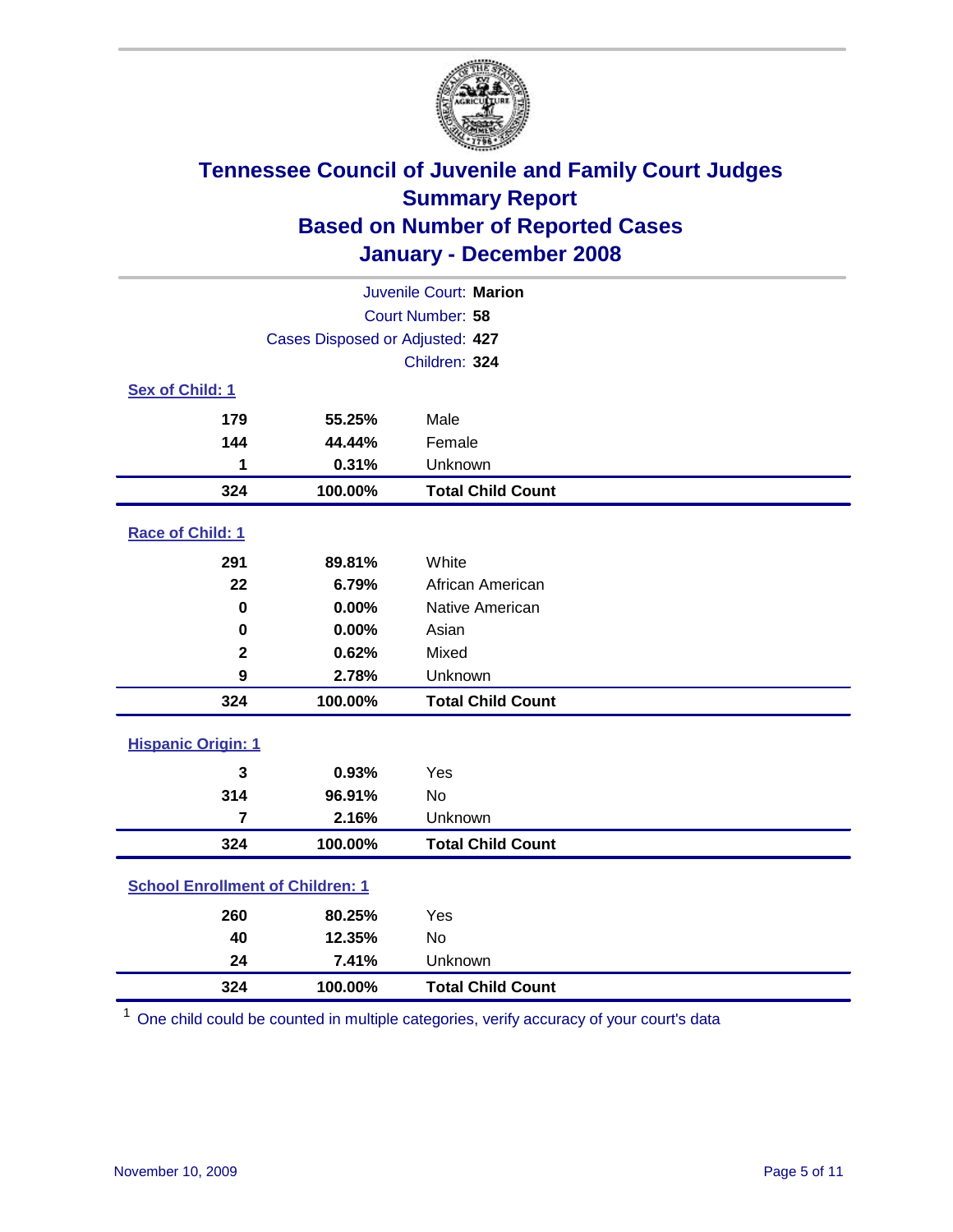

Court Number: **58** Juvenile Court: **Marion** Cases Disposed or Adjusted: **427** Children: **324**

### **Living Arrangement of Child at Time of Referral: 1**

| 324 | 100.00%  | <b>Total Child Count</b>     |
|-----|----------|------------------------------|
| 2   | 0.62%    | Other                        |
| 28  | 8.64%    | Unknown                      |
| 0   | $0.00\%$ | Independent                  |
| 0   | 0.00%    | In an Institution            |
| 0   | $0.00\%$ | In a Residential Center      |
| 0   | $0.00\%$ | In a Group Home              |
| 15  | 4.63%    | With Foster Family           |
| 3   | 0.93%    | <b>With Adoptive Parents</b> |
| 44  | 13.58%   | <b>With Relatives</b>        |
| 33  | 10.19%   | With Father                  |
| 129 | 39.81%   | With Mother                  |
| 8   | 2.47%    | With Mother and Stepfather   |
| 5   | 1.54%    | With Father and Stepmother   |
| 57  | 17.59%   | With Both Biological Parents |
|     |          |                              |

### **Type of Detention: 2**

| 427 | 100.00%  | <b>Total Detention Count</b> |
|-----|----------|------------------------------|
| 0   | $0.00\%$ | Other                        |
| 299 | 70.02%   | Does Not Apply               |
| 0   | $0.00\%$ | <b>Unknown</b>               |
| 1   | 0.23%    | <b>Psychiatric Hospital</b>  |
| 0   | $0.00\%$ | Jail - No Separation         |
| 0   | $0.00\%$ | Jail - Partial Separation    |
| 0   | $0.00\%$ | Jail - Complete Separation   |
| 1   | 0.23%    | Juvenile Detention Facility  |
| 126 | 29.51%   | Non-Secure Placement         |
|     |          |                              |

<sup>1</sup> One child could be counted in multiple categories, verify accuracy of your court's data

<sup>2</sup> If different than number of Cases (427) verify accuracy of your court's data.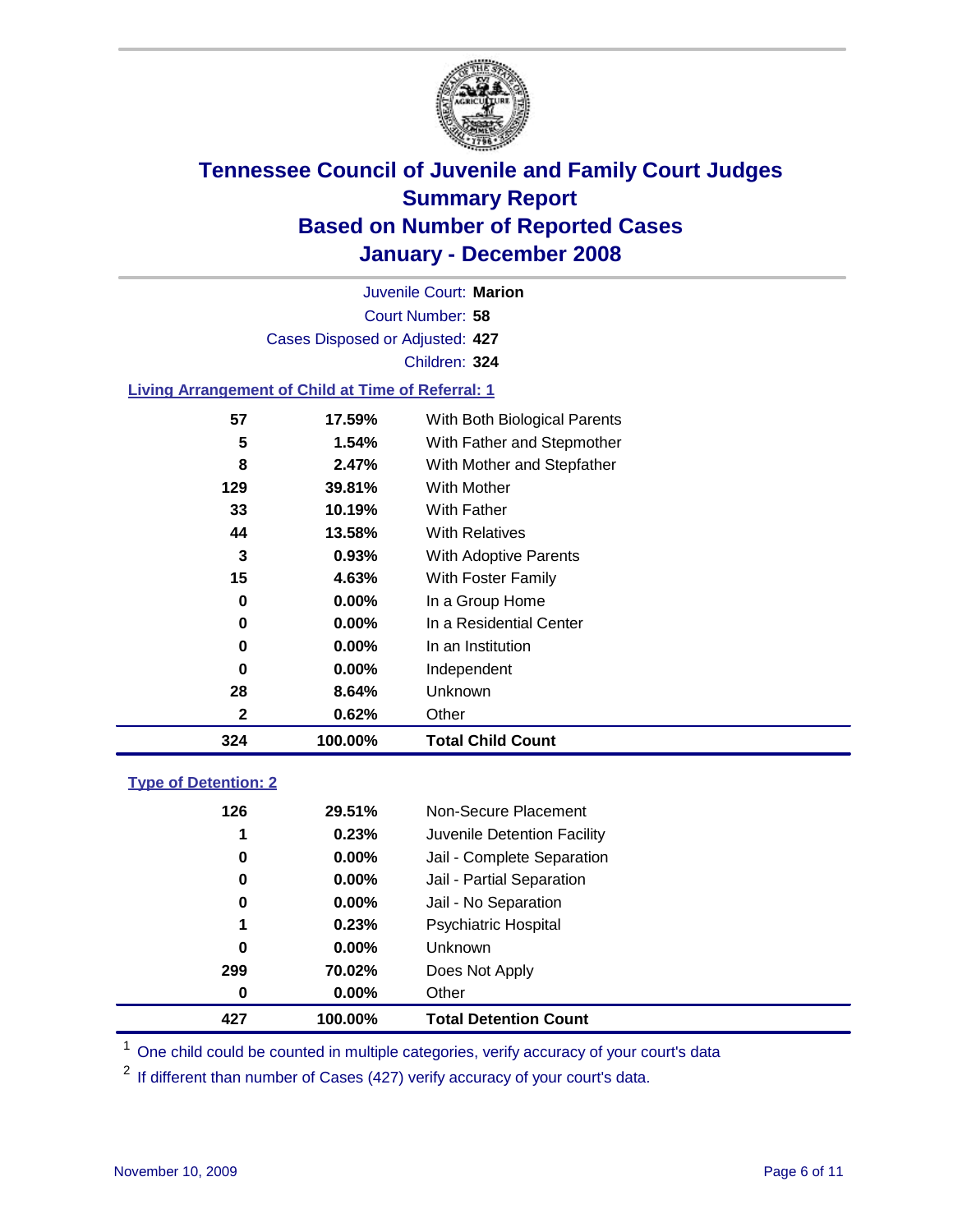

|                                                    | Juvenile Court: Marion          |                                      |  |  |  |
|----------------------------------------------------|---------------------------------|--------------------------------------|--|--|--|
|                                                    | Court Number: 58                |                                      |  |  |  |
|                                                    | Cases Disposed or Adjusted: 427 |                                      |  |  |  |
|                                                    |                                 | Children: 324                        |  |  |  |
| <b>Placement After Secure Detention Hearing: 1</b> |                                 |                                      |  |  |  |
| 117                                                | 27.40%                          | Returned to Prior Living Arrangement |  |  |  |
| $\mathbf 2$                                        | 0.47%                           | Juvenile Detention Facility          |  |  |  |
| 0                                                  | 0.00%                           | Jail                                 |  |  |  |
| 0                                                  | 0.00%                           | Shelter / Group Home                 |  |  |  |
| $\bf{0}$                                           | 0.00%                           | <b>Foster Family Home</b>            |  |  |  |
| 5                                                  | 1.17%                           | Psychiatric Hospital                 |  |  |  |
| 0                                                  | 0.00%                           | Unknown                              |  |  |  |
| 303                                                | 70.96%                          | Does Not Apply                       |  |  |  |
| $\bf{0}$                                           | 0.00%                           | Other                                |  |  |  |
| 427                                                | 100.00%                         | <b>Total Placement Count</b>         |  |  |  |
| <b>Intake Actions: 2</b>                           |                                 |                                      |  |  |  |
|                                                    | 74.74%                          | <b>Petition Filed</b>                |  |  |  |
| 355<br>$\boldsymbol{9}$                            | 1.89%                           | <b>Motion Filed</b>                  |  |  |  |
| 57                                                 | 12.00%                          | <b>Citation Processed</b>            |  |  |  |
|                                                    |                                 |                                      |  |  |  |
| 0<br>52                                            | 0.00%                           | Notification of Paternity Processed  |  |  |  |
|                                                    | 10.95%                          | Scheduling of Judicial Review        |  |  |  |
| $\bf{0}$                                           | 0.00%                           | Scheduling of Administrative Review  |  |  |  |
| $\mathbf 2$                                        | 0.42%                           | Scheduling of Foster Care Review     |  |  |  |
| 0                                                  | 0.00%                           | Unknown                              |  |  |  |
| 0                                                  | 0.00%                           | Does Not Apply                       |  |  |  |
| $\bf{0}$                                           | 0.00%                           | Other                                |  |  |  |
| 475                                                | 100.00%                         | <b>Total Intake Count</b>            |  |  |  |

<sup>1</sup> If different than number of Cases (427) verify accuracy of your court's data.

<sup>2</sup> If different than number of Referral Reasons (475), verify accuracy of your court's data.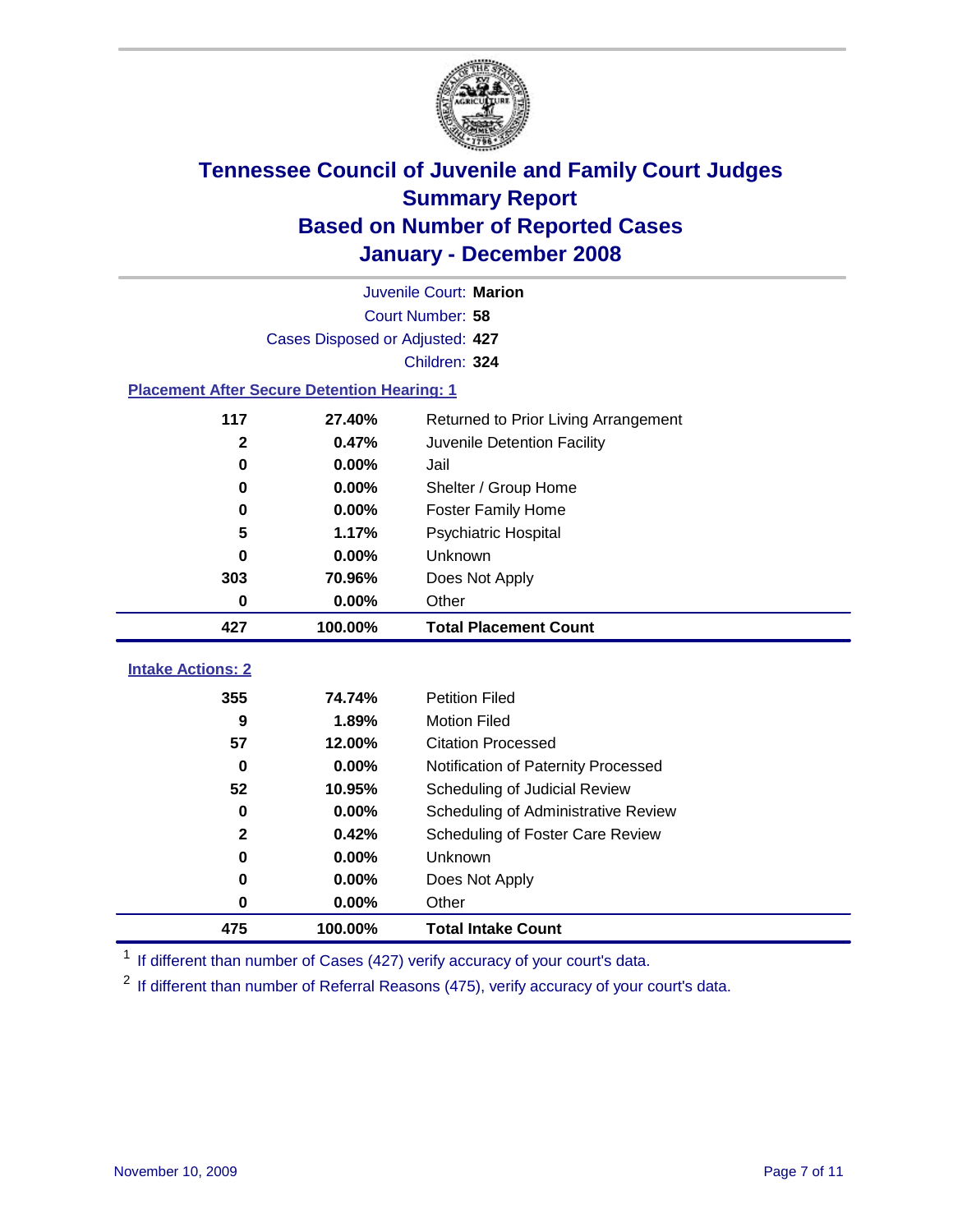

Court Number: **58** Juvenile Court: **Marion** Cases Disposed or Adjusted: **427** Children: **324**

### **Last Grade Completed by Child: 1**

| $\bf{0}$ | 0.00%   | Too Young for School     |
|----------|---------|--------------------------|
| 0        | 0.00%   | Preschool                |
| 0        | 0.00%   | Kindergarten             |
| 12       | 3.70%   | 1st Grade                |
| 1        | 0.31%   | 2nd Grade                |
| 3        | 0.93%   | 3rd Grade                |
| 1        | 0.31%   | 4th Grade                |
| 8        | 2.47%   | 5th Grade                |
| 7        | 2.16%   | 6th Grade                |
| 10       | 3.09%   | 7th Grade                |
| 25       | 7.72%   | 8th Grade                |
| 29       | 8.95%   | 9th Grade                |
| 43       | 13.27%  | 10th Grade               |
| 43       | 13.27%  | 11th Grade               |
| 10       | 3.09%   | 12th Grade               |
| 0        | 0.00%   | Non-Graded Special Ed    |
| 0        | 0.00%   | <b>GED</b>               |
| 3        | 0.93%   | Graduated                |
| 24       | 7.41%   | Never Attended School    |
| 102      | 31.48%  | Unknown                  |
| 3        | 0.93%   | Other                    |
| 324      | 100.00% | <b>Total Child Count</b> |

### **Enrolled in Special Education: 1**

| 324 | 100.00% | <b>Total Child Count</b> |
|-----|---------|--------------------------|
| 84  | 25.93%  | Unknown                  |
| 218 | 67.28%  | No                       |
| 22  | 6.79%   | Yes                      |
|     |         |                          |

<sup>1</sup> One child could be counted in multiple categories, verify accuracy of your court's data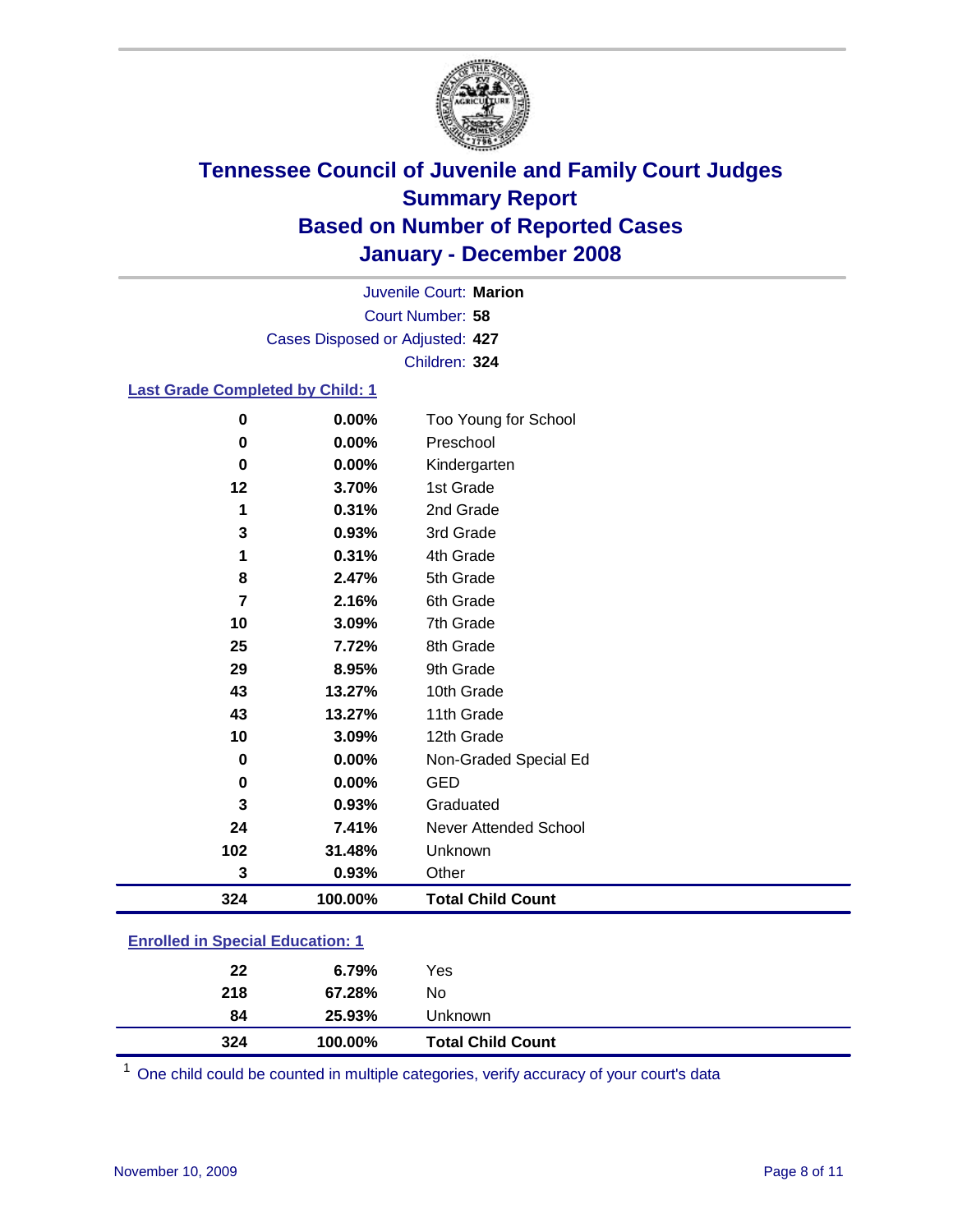

|                              |                                 | Juvenile Court: Marion    |
|------------------------------|---------------------------------|---------------------------|
|                              |                                 | Court Number: 58          |
|                              | Cases Disposed or Adjusted: 427 |                           |
|                              |                                 | Children: 324             |
| <b>Action Executed By: 1</b> |                                 |                           |
| 475                          | 100.00%                         | Judge                     |
| 0                            | $0.00\%$                        | Referee                   |
| 0                            | $0.00\%$                        | <b>YSO</b>                |
| 0                            | $0.00\%$                        | Other                     |
| 0                            | $0.00\%$                        | Unknown                   |
| 475                          | 100.00%                         | <b>Total Action Count</b> |

### **Formal / Informal Actions: 1**

| 75  | 15.79%   | Dismissed                                        |
|-----|----------|--------------------------------------------------|
| 0   | $0.00\%$ | Retired / Nolle Prosequi                         |
| 184 | 38.74%   | <b>Complaint Substantiated Delinquent</b>        |
| 100 | 21.05%   | <b>Complaint Substantiated Status Offender</b>   |
| 4   | 0.84%    | <b>Complaint Substantiated Dependent/Neglect</b> |
| 0   | $0.00\%$ | <b>Complaint Substantiated Abused</b>            |
| 0   | $0.00\%$ | <b>Complaint Substantiated Mentally III</b>      |
| 0   | $0.00\%$ | Informal Adjustment                              |
| 0   | $0.00\%$ | <b>Pretrial Diversion</b>                        |
| 12  | 2.53%    | <b>Transfer to Adult Court Hearing</b>           |
| 0   | $0.00\%$ | Charges Cleared by Transfer to Adult Court       |
| 39  | 8.21%    | Special Proceeding                               |
| 37  | 7.79%    | <b>Review Concluded</b>                          |
| 21  | 4.42%    | Case Held Open                                   |
| 3   | 0.63%    | Other                                            |
| 0   | $0.00\%$ | <b>Unknown</b>                                   |
| 475 | 100.00%  | <b>Total Action Count</b>                        |

<sup>1</sup> If different than number of Referral Reasons (475), verify accuracy of your court's data.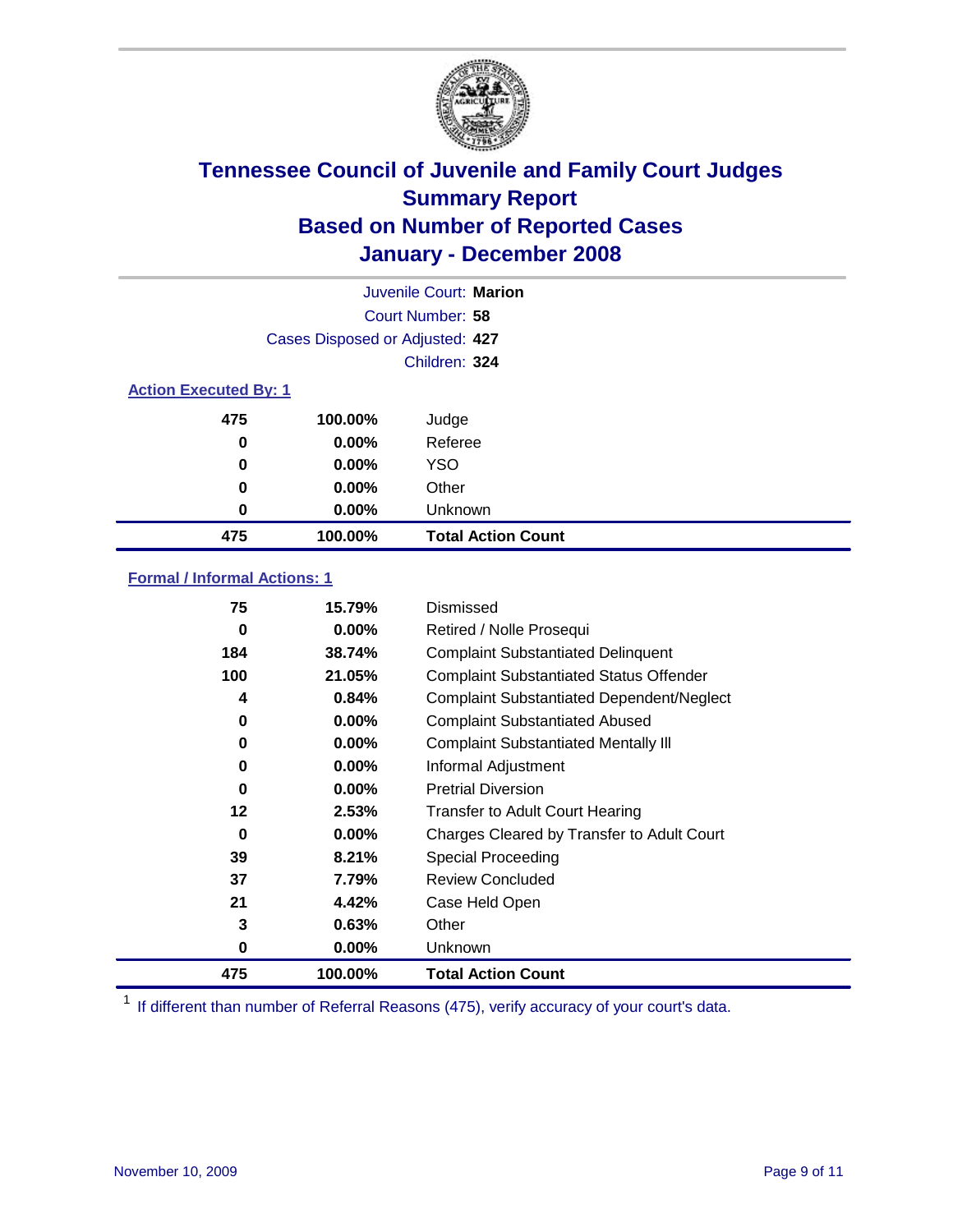

|                       |                                 | Juvenile Court: Marion                                |
|-----------------------|---------------------------------|-------------------------------------------------------|
|                       |                                 | Court Number: 58                                      |
|                       | Cases Disposed or Adjusted: 427 |                                                       |
|                       |                                 | Children: 324                                         |
| <b>Case Outcomes:</b> |                                 | There can be multiple outcomes for one child or case. |
| 105                   | 17.41%                          | <b>Case Dismissed</b>                                 |
| 6                     | 1.00%                           | Case Retired or Nolle Prosequi                        |
| 75                    | 12.44%                          | Warned / Counseled                                    |
| 70                    | 11.61%                          | <b>Held Open For Review</b>                           |
| 35                    | 5.80%                           | Supervision / Probation to Juvenile Court             |
| 0                     | 0.00%                           | <b>Probation to Parents</b>                           |
| 4                     | 0.66%                           | Referral to Another Entity for Supervision / Service  |
| 32                    | 5.31%                           | Referred for Mental Health Counseling                 |
| 14                    | 2.32%                           | Referred for Alcohol and Drug Counseling              |
| 0                     | 0.00%                           | Referred to Alternative School                        |
| 3                     | 0.50%                           | Referred to Private Child Agency                      |
| 5                     | 0.83%                           | Referred to Defensive Driving School                  |
| 0                     | 0.00%                           | Referred to Alcohol Safety School                     |
| 4                     | 0.66%                           | Referred to Juvenile Court Education-Based Program    |
| 3                     | 0.50%                           | Driver's License Held Informally                      |
| 0                     | 0.00%                           | <b>Voluntary Placement with DMHMR</b>                 |
| 2                     | 0.33%                           | <b>Private Mental Health Placement</b>                |
| 1                     | 0.17%                           | <b>Private MR Placement</b>                           |
| 0                     | 0.00%                           | Placement with City/County Agency/Facility            |
| $\mathbf 2$           | 0.33%                           | Placement with Relative / Other Individual            |
| 23                    | 3.81%                           | Fine                                                  |
| 45                    | 7.46%                           | <b>Public Service</b>                                 |
| 10                    | 1.66%                           | Restitution                                           |
| 2                     | 0.33%                           | <b>Runaway Returned</b>                               |
| 0                     | 0.00%                           | No Contact Order                                      |
| 0                     | 0.00%                           | Injunction Other than No Contact Order                |
| 0                     | 0.00%                           | <b>House Arrest</b>                                   |
| 0                     | 0.00%                           | <b>Court Defined Curfew</b>                           |
| 1                     | 0.17%                           | Dismissed from Informal Adjustment                    |
| 0                     | 0.00%                           | <b>Dismissed from Pretrial Diversion</b>              |
| 2                     | 0.33%                           | Released from Probation                               |
| 6                     | 1.00%                           | <b>Transferred to Adult Court</b>                     |
| 0                     | 0.00%                           | <b>DMHMR Involuntary Commitment</b>                   |